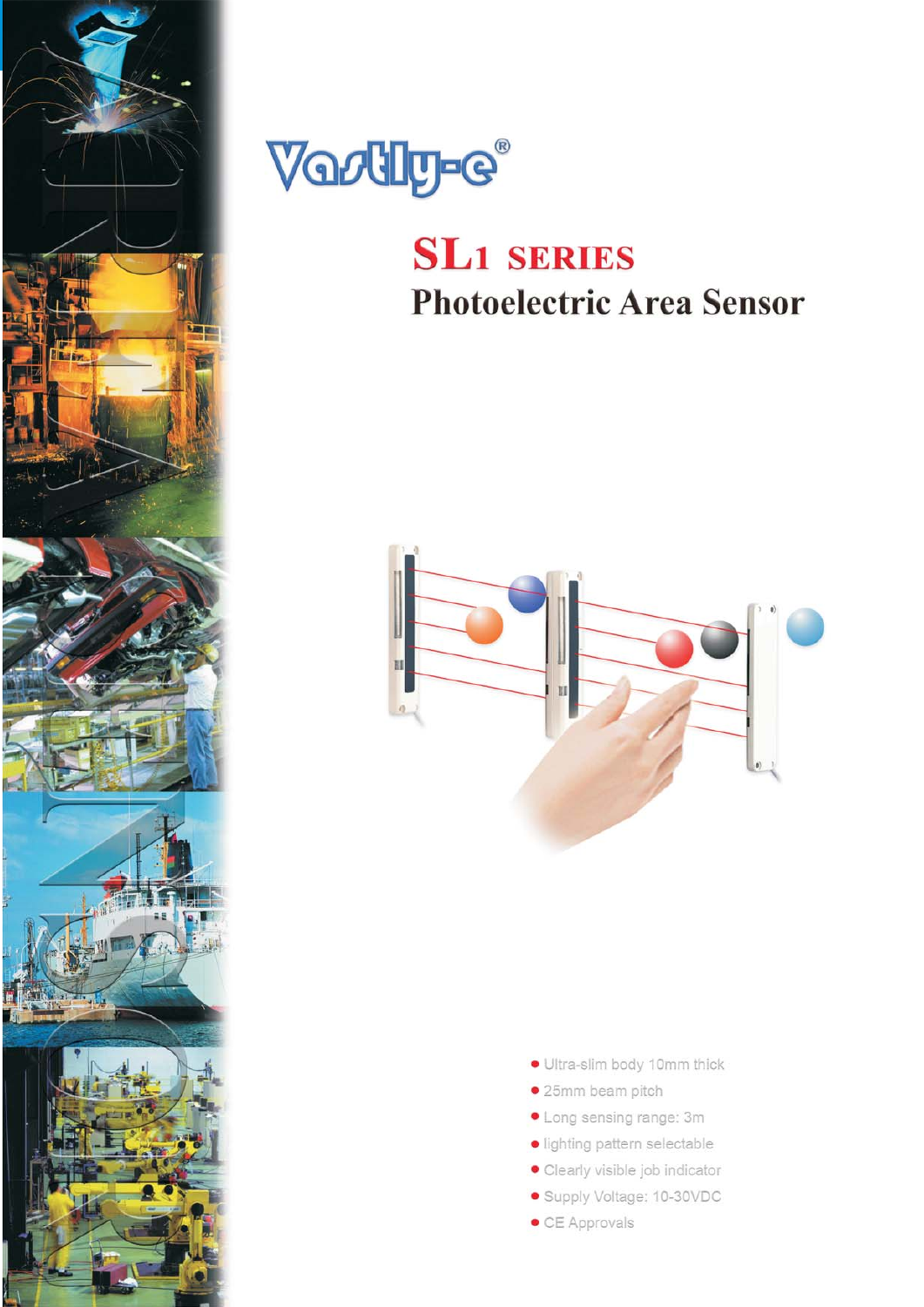### **Ultra-slim Body 25mm Beam Pitch Area Sensor**

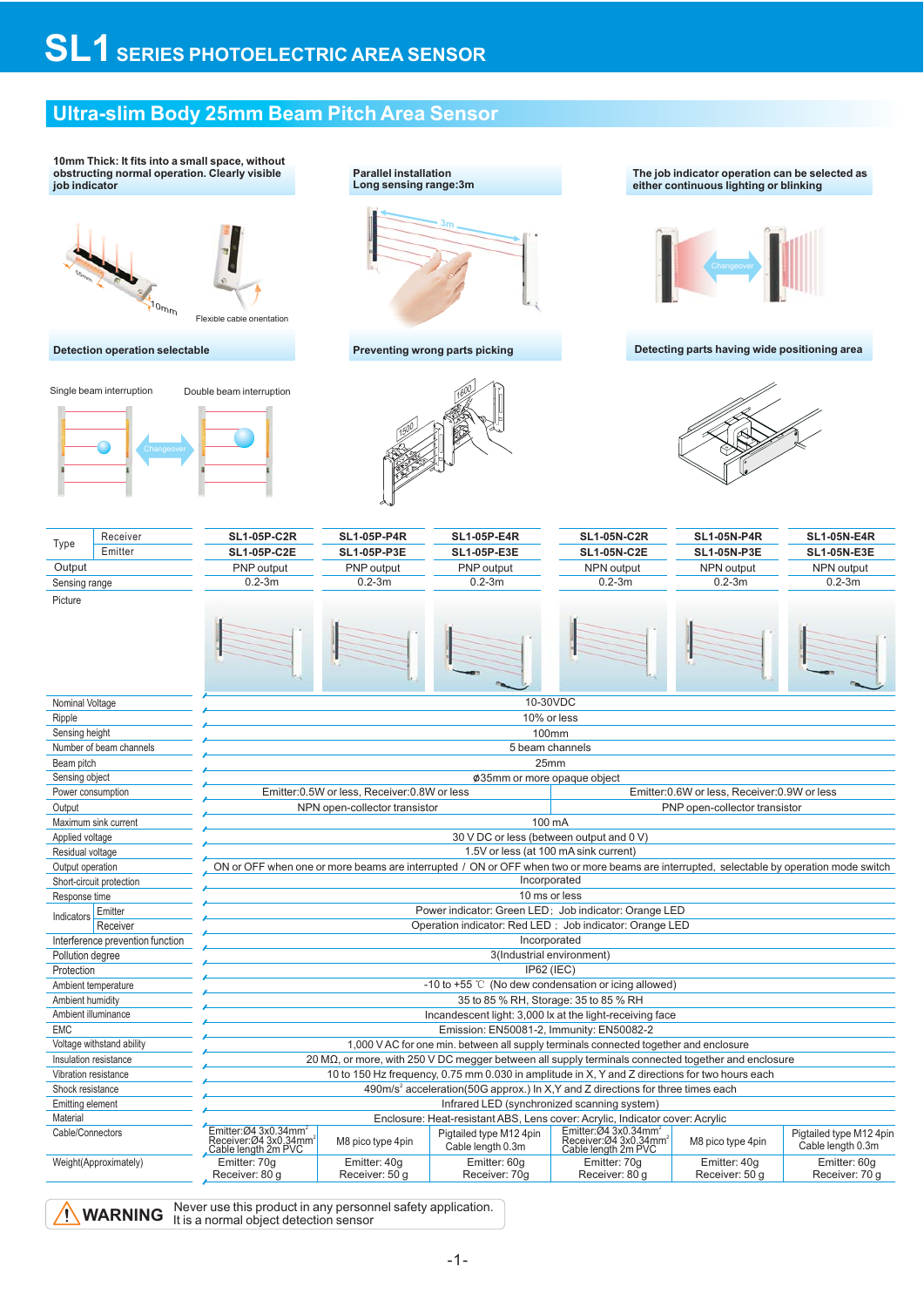### **Precautions For Proper Use**

#### • Interference prevention function **Mounting** • Mounting

By setting different emission frequencies, two units of SL1 can be mounted close together, as shown in the figure below.

### Receiver Receiver Receiver Emitter Receiver Emitter Emitter Emitter

## **LONG/SHORT selection switch(incorporated on the emitter)**

Select the switch setting according to the setting distance between the emitter and the receiver as given below



The output operation mode is selected by the operation mode switch on the receiver.



#### Lighting/Blinking is selected by the operation mode switch on the emitter and the receiver. **Selection of output operation Job indicator operation selection**

|          | Operation mode switch |                          |
|----------|-----------------------|--------------------------|
|          | Emitter               | Receiver                 |
| Lighting | <b>FLASH</b><br>LIGHT | LIGHT IT<br><b>FLASH</b> |
| Blinking | LIGHT<br><b>FLASH</b> | LIGHT<br>FI ASH          |

Note: Make sure to set the switch in the power supply off condition. The operation mode does not change even if the setting is changed in the power supply on condition.

#### **Beam axis alignment**

- 1. Place the emitter and the receiver face to face along a straight line.
- 2. After the cable has been correctly connected, switch the power ON.
- 3. Move the emitter in the up, down, left and right directions, in order to determine the range of the beam received condition with the help of the operation indicator(red) on the receiver. Then, set the emitter at the center of this range.
- 4. Similarly, adjust for up, down, left and right angular movement of the emitter.
- 5. Further, perform the angular adjustment for the receiver also.
- 6. Check that the stable incident beam indicator(green) lights up.
- 7. Interrupt each beam channel with the actual sensing object, and confirm that the sensor operates correctly.



Note: The stable incident beam indicator(green) lights up when all the five light beams are stably received by the receiver.

#### **Dimensions(Unit:mm)**





**Cable** 

OK

Cable

Wrong

Cable

Use M4 screws with washers and m4 nuts. The tightening torque should be 0.5N.m or less.

M4 screws

**Cable**